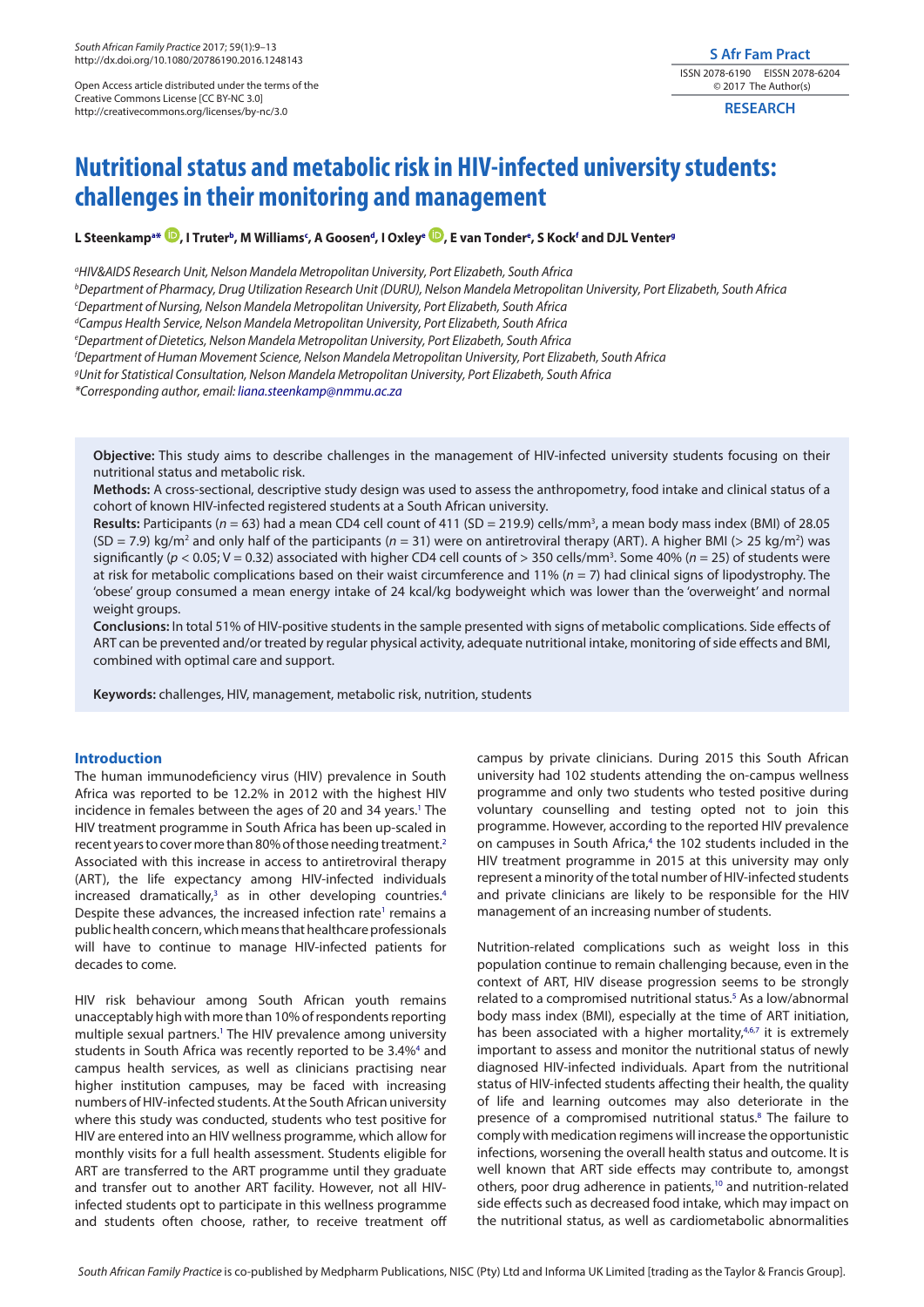<span id="page-1-3"></span><span id="page-1-2"></span>and lipodystrophy.[11–13](#page-4-1) The latter, although not fatal, is associated with morphological effects that may impact on body image issues. Lipodystrophy seemingly occurs from the use of ART, particularly protease inhibitors but more recently the nucleoside analogue class has also been implicated.<sup>14</sup> Switching to fixeddose combinations such as tenofovir (TDF)/emtricitabine (FTC) may result in decreased trunk fat and increased limb fat; however, as changes may only occur after one year, longitudinal studies are needed.[15](#page-4-3) There is no consensus currently on the role that HIV infection itself, age, gender, genetics or other factors play on the development of lipodystrophy syndrome, but it is considered possible that HIV disease itself can play a role in this condition. The symptoms of lipodystrophy include central fat accumulation, peripheral fat depletion, and metabolic disturbances such as impaired glucose metabolism and dislipidaemia.<sup>[16](#page-4-4)</sup>

<span id="page-1-4"></span>Although research data on HIV risk behaviour in higher education institutions in South Africa are readily available,<sup>5</sup> limited information can be found on the nutritional status and metabolic risk of students diagnosed with and living with HIV and how this may impact on their monitoring and management. The primary aim of the study was to describe the nutritional status including the anthropometry and energy intake, CD4 cell counts and metabolic risk among students managed as part of the ART and wellness programmes at a South African university. Furthermore, with this paper the authors attempt to highlight the complexity of HIV management in university students, given their unique situation where they spend approximately 36 to 44 weeks per year on campus without the support of their families and local family physician or health care professionals at clinics near home.

## **Methods**

#### *Setting and design*

This descriptive, cross-sectional study was conducted among a convenience cohort of known HIV-infected, registered students, older than 18 years of age and managed as part of either the Campus Health Service wellness or ART programmes. Participants (*n* = 63) were admitted to the sample in 2013 after providing written, informed consent. Ethical approval was obtained from the Research Ethics Committee (Human) of the university (Ref No. H12-RTI-HIV-004).

## *Measures*

<span id="page-1-5"></span><span id="page-1-1"></span>Nutritional screening was performed by a trained, registered dietitian and included demographic, anthropometric, biochemical and clinical information as well as usual food intake. The dietitian measured the weight of participants to the nearest 0.1 kg using a Tanita BC 543® calibrated scale (Tanita Europe BV, Amsterdam, The Netherlands). Height measurements were obtained using a stadiometer to the nearest 0.1 cm. All measurements were done according to standardised techniques<sup>9</sup> with the participants wearing light clothing without shoes. The body mass index (BMI) is a simple index of weight-for-height that is commonly used to classify underweight, overweight and obesity in adults. It is defined as the weight in kilograms divided by the square of the height in metres (kg/m<sup>2</sup>). For the purpose of this study, a 'normal' BMI range was 18.5-24.9 kg/m<sup>2</sup>. A BMI less than 18.5 kg/m<sup>2</sup> was considered to be 'underweight', a BMI of 25.0 kg/m<sup>2</sup> $-$ 29.9 kg/m<sup>2</sup> was considered 'overweight', and more than 30 kg/m<sup>2</sup> 'obese'.<sup>17</sup> Waist circumference was measured with a tape measure around the abdomen at the narrowest point (ISAK guidelines) between the lowest rib and the iliac crest, and hip circumference as the maximum circumference over the buttocks. Both measurements were taken using an inelastic, flexible tape measure and were recorded to the nearest 0.1 cm. Disease risk was determined according to the NHLBI Obesity Education Initiative[.17](#page-4-6) Demographic, biochemical and clinical data were collected from the patient folder with permission of the participant. This included the most recent CD4 cell count that was obtained from the patient folder. The CD4 cell count was categorised according to a cut-off of 350 cells/mm<sup>3</sup>. Clinical signs of lipodystrophy were assessed by a trained dietitian and were diagnosed if any of the following were present: lipoatrophy in arms, legs, buttocks or face; lipohypertrophy (central obesity, lipomas, buffalo hump) which developed since the participant started to use ART.

Statistical analysis was done with the Statistica® software package (version 10) (StatSoft, Tulsa, OK, USA). Frequencies and percentages were used to present categorical data and means and standard deviations for the numerical data. Subgroups in the BMI and CD4 cell count categories were compared using the Pearson chi-square test to test for statistical significant differences. Comparison of means was done using the Mann– Whitney U test to determine statistical significance (*p* < 0.05).

#### **Results**

The majority (*n* = 50; 79%) of participants were female (Table [1\)](#page-1-0). Participants had a mean age of 23.98 years (SD = 5.38) and 70% (*n* = 44) were between the age of 20 and 25 years. Some 56% (*n* = 33) of the cohort was diagnosed in the last 12 months before assessment. At the time of screening students in the cohort had a mean CD4 count of 411 (SD = 219.9) cells/mm<sup>3</sup> with 55% of the sample having a CD4 cell count of more than 350 cells/mm<sup>3</sup>.

Participants presented with a mean BMI of 28.05 (SD = 7.9) kg/  $m<sup>2</sup>$  and 30% ( $n = 19$ ) of them were obese. Only half of the participants (*n* = 31) were on ART. As HIV-infected students were only initiated on ART after CD4 cell counts dropped below 350

<span id="page-1-0"></span>

| Table 1: Demographic data, clinical and anthropometric nutritional |  |  |
|--------------------------------------------------------------------|--|--|
| status ( $n = 63$ )                                                |  |  |

| Variable                                               |                                       | n              | $\%$ |
|--------------------------------------------------------|---------------------------------------|----------------|------|
| Gender                                                 | Male                                  | 13             | 21   |
|                                                        | Female                                | 50             | 79   |
| Age group                                              | $<$ 20 years                          | 3              | 5    |
|                                                        | $20-25$ years                         | 44             | 70   |
|                                                        | $>$ 25 years                          | 19             | 30   |
| Time period since diagnosis                            | 0-2 months                            | 17             | 29   |
|                                                        | 3-11 months                           | 16             | 27   |
|                                                        | 12-23 months                          | 12             | 20   |
|                                                        | $> 24$ months                         | 12             | 20   |
| Weight change in last<br>6 months (% of normal weight) | More than 5% weight loss              | 4              | 8    |
|                                                        | Less than 5% weight loss              | 16             | 33   |
|                                                        | Less than 5% weight gain or<br>stable | 24             | 49   |
|                                                        | More than 5% weight gain              | 5              | 10   |
| BMI category ( $kg/m2$ )                               | < 18.5 (underweight)                  | $\overline{2}$ | 3    |
|                                                        | 18.5 to 24.9 (normal weight)          | 29             | 46   |
|                                                        | 25-29.9 (overweight)                  | 13             | 21   |
|                                                        | $30+$ (obese)                         | 19             | 30   |
| CD4 cell count (cell/mm <sup>3</sup> )                 | < 200                                 | 9              | 16   |
|                                                        | 200-349                               |                | 29   |
|                                                        | $350+$                                | 32             | 55   |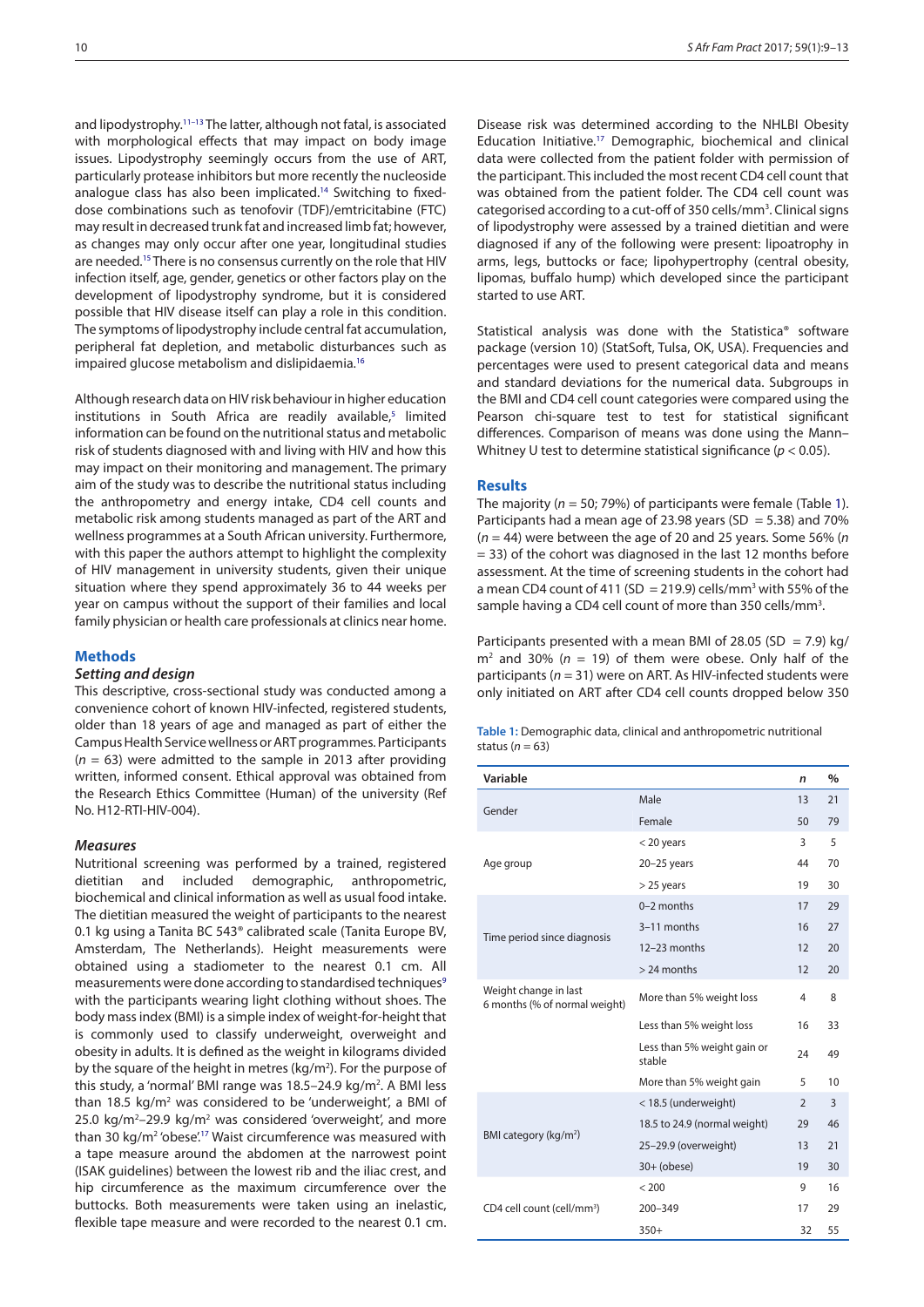

<span id="page-2-0"></span>**Figure 1:** Frequency distribution of CD4 count in relation to BMI group.

cells/mm<sup>3</sup>, participants on ART had a significantly lower ( $p <$ 0.005) mean CD4 cell count (323 cell/mm<sup>3</sup>) compared with those not on ART (494 cell/mm<sup>3</sup>). This finding was of large practical significance with a Cohen's d value of 0.84. A higher BMI (> 25 kg/  $m<sup>2</sup>$ ), and thus being overweight, was significantly ( $p < 0.05$ ;  $V = 0.32$ ) associated with higher CD4 cell counts of  $> 350$  cells/ mm<sup>3</sup> (see Figure [1](#page-2-0)). Only 8% ( $n = 4$ ) of the sample reported involuntary weight loss of more than 5% in the previous 3 months, indicating an increased nutritional risk. However, despite being on ART, three of the four participants had CD4 cell counts less than 250 cells/mm<sup>3</sup>. Only one of the participants had a compromised nutritional intake, consuming less than 70% of the Dietary Recommended Intake, and had a BMI of 16.4 kg/m<sup>2</sup>.

With regard to disease risk, 19% (*n* = 12) of students were identified as being at an increased risk, 5% (*n* = 3) at high risk, 17% ( $n = 11$ ) at very high risk and 10% ( $n = 6$ ) at extremely high risk based on their waist circumference and BMI (Figure [2\)](#page-2-1).



<span id="page-2-1"></span>**Figure 2:** Frequency distribution of students according to disease risk as measured by the NHLBI Obesity Education Initiative[.17](#page-4-6)

The mean estimated energy intake was 29.6 (SD = 11.6) kcal/kg. The 'obese' group consumed a mean energy intake of 24 kcal/kg bodyweight versus 27 kcal/kg bodyweight in the 'overweight' group and 34 kcal/kg bodyweight in the normal weight group. Although this reflected a significant ( $p = 0.008$ ) difference between the BMI groups, with the obese group consuming significantly less energy per kg bodyweight than the other groups, it should be acknowledged that the overweight group could have been underreporting their dietary intake, which is a common occurrence within overweight and obese individuals.[18](#page-4-7)

### <span id="page-2-6"></span>**Discussion**

<span id="page-2-7"></span>Clinically the HIV-infected young adult often presents as physically stunted with delayed puberty and adrenarche, dependent on when they contracted HIV. In addition, the adolescent and the young adult with HIV have to deal with numerous psychological stressors such as acceptance of HIV status, the need for lifelong ART, future health status and in total the fact that they are infected and affected for life.<sup>19</sup> Any stunting and growth retardation has a huge psychological impact on adolescents, for whom body image is important, and a weakened immune system makes them vulnerable to recurrent infections and illnesses.[19](#page-4-8) The immune status of HIV-infected students in this study seem to be affected by a BMI  $<$  25 kg/m<sup>2</sup> and being overweight or obese were associated with higher CD4 cell counts irrespective of being on ART or not. As the entry criteria for the ART programme changed from a CD4 cell count of 350 cells/mm<sup>3</sup> prior to this study to 500 cells/mm<sup>3</sup> after completion of this study, it is possible that the lower CD4 cell count associated with the group on ART is the result of the previous more stringent entry criteria to qualify for ART. However, despite the 'protective' effect that overweight had on the immune status, on the downside almost half of this sample was at risk of cardiometabolic abnormalities such as dyslipidaemia and impaired glucose metabolism based on their BMI and waist circumference.<sup>11,[17](#page-4-6)</sup> Careful individualised approaches towards dietary and lifestyle interventions are therefore necessary to minimise deterioration of immune status and the development of diseases[.20](#page-4-9)

<span id="page-2-5"></span><span id="page-2-2"></span>Although a significant difference between the BMI groups was found regarding energy intake, with the obese group consuming significantly less energy per kg bodyweight than the other groups, it should be acknowledged that the overweight group could have been underreporting their dietary intake, which is a common occurrence within overweight and obese individuals.[18](#page-4-7) Another explanation might be the body composition changes, decreased insulin sensitivity and dyslipidaemia associated with HIV infection.<sup>[11](#page-4-1)</sup> In practice it implies that dietitians and clinicians should be careful with aggressive restriction of energy and macronutrients in overweight and obese HIV-infected youth.

<span id="page-2-4"></span><span id="page-2-3"></span>Such individualised approaches have to be balanced with an understanding of what it means to work with this emotionally vulnerable age group. It is hard to predict how they will respond to their HIV disease status. For instance many adolescents will avoid accessing healthcare services for fear of disclosure. Equally, denial due to fear of the HIV infection lends itself to nonconformity to treatment[.21](#page-4-10) While ARTs have been identified as having several advantages, particularly greater longevity of people living with HIV/AIDS, their use is also associated with harmful changes, particularly physical and metabolic changes.<sup>[22](#page-4-11)</sup> Obesity, dietary imbalances and sedentary lifestyles further aggravate these metabolic disturbances. In fact, obesity has been identified as a key risk factor for metabolic complications such as coronary heart diseases and type 2 diabetes mellitus when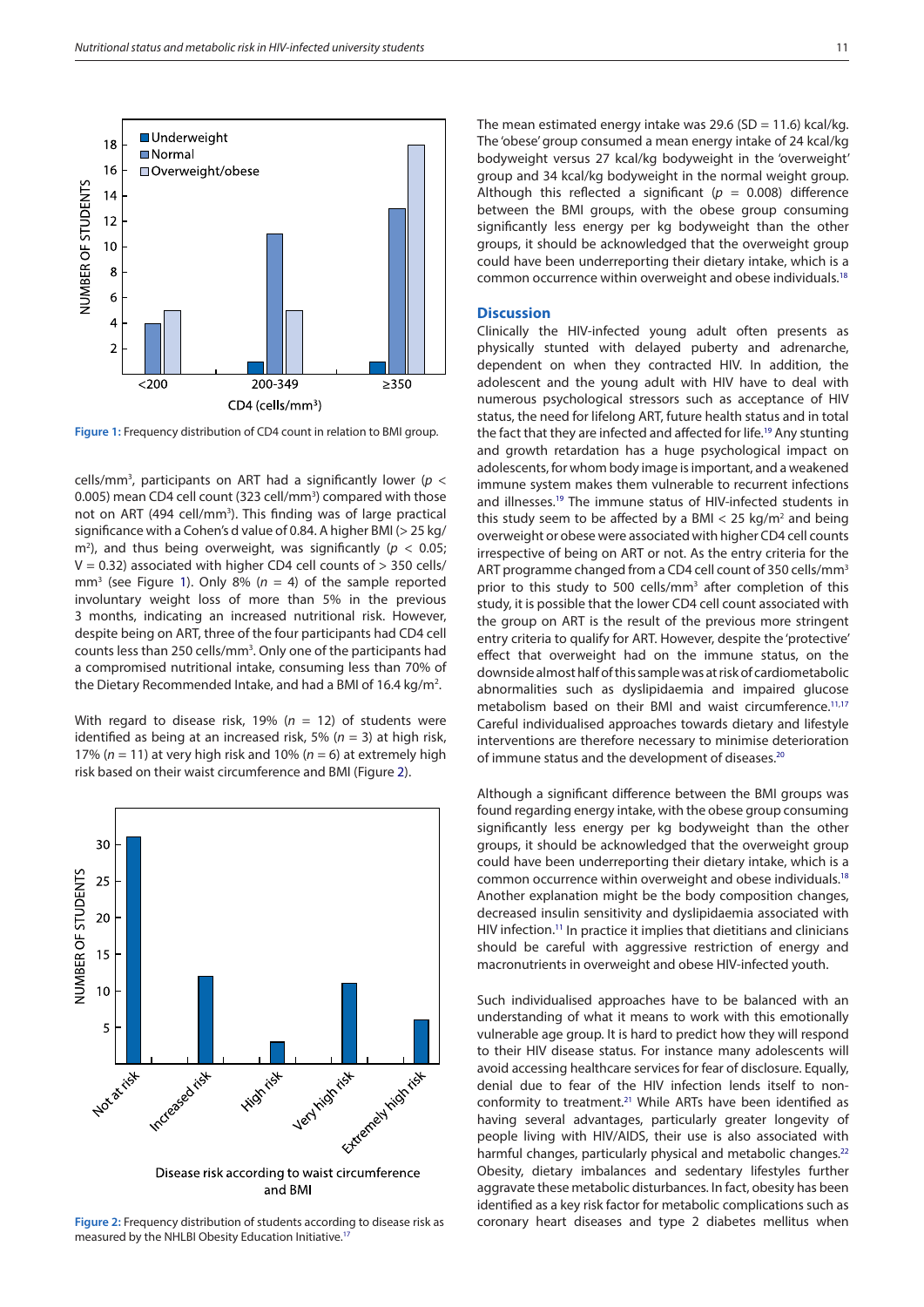correlated with physical inactivity among people living with HIV/ AIDS and using ARTs. Therefore adolescents and young adults need to be informed that the side effects of ARTs can be prevented and/or treated by engaging in regular physical activity.<sup>23</sup>

<span id="page-3-8"></span>Furthermore weight problems are common among people who are HIV-infected, particularly women. Interestingly, in this sample of HIV-infected students, the majority of participants were overweight/obese prior to the study and a minority reported weight loss in the three months prior to the study. Overweight persons with HIV infection are more at risk of developing metabolic and body composition abnormalities such as lipodystrophy, and this observation was confirmed by the results found among this sample of HIV-infected students. Obtaining a balance between a healthy weight and high dietary quality among HIV-infected youth may be a challenge because diet quality is often poor among adolescents and young adults who have HIV infection. This is particularly evident when considering documented lifestyle habits of university students in which physical inactivity is highlighted as being common.[24](#page-4-13)[,25](#page-4-14) Accordingly nutritional education in order to improve diet quality and physical activity should be advised so that overall quality of life is improved.[26–29](#page-4-15) This is especially important because despite the fact that exercise has been found to be beneficial and is encouraged for people living with HIV, only 25% of HIV-positive people engage in sufficient levels of healthbenefiting physical activity[.23](#page-4-12)

<span id="page-3-9"></span>Challenges regarding HIV for adolescents in general include: medication-related side effects, misinformation, distrust of the medical establishment, fear and lack of belief in the medication, particularly when they experience lipodystrophy, unstructured and chaotic lifestyles and refusal to take medication and adhere to principles of treatment for HIV due to rebellion, drug resistance issues[.19](#page-4-8) Physical inactivity among students as found in previous South African studies adds a further burden health wise by increasing the development of non-communicable diseases.<sup>23</sup> Such inactivity is aggravated by the side effects of ARTs, a heavy academic workload and perceived lack of time on the part of students.[30](#page-4-16) The benefits of physical activities/exercise in people living with HIV/AIDS while being treated with ARTs include improvement of their quality of life and well-being, strength, and their increasing functional work capacity. Other benefits comprise psychological effects and self-efficacy. In addition, physical fitness and the ability to perform activities of daily living, an improvement of the body's ability to fight infection and slower progression of HIV to AIDS have been noted.<sup>23</sup>

<span id="page-3-11"></span>A challenge experienced by healthcare providers is to balance wellness and ARV treatment, especially for adolescents and young adults, particularly sufficient adherence counselling[.10](#page-4-0) Ongoing professional counselling support is particularly required on campus for students taking ARTs. The second challenge is to ensure that the ART patients remain compliant during long winter and summer vacations. Although they are provided with sufficient medication it appears to be difficult for them to comply when they are at home. It is postulated that this issue could be due to disclosure issues, lifestyle of the youth and psychosocial constraints. The third critical challenge occurs when students on ARTs have failed their final examinations and do not return to university the following year. This results in them not having medication and having no transfer-out documentation to ensure continuation of their care. The campus health service professional nurses and counsellors attempt to locate such students and ensure treatment continuation but loss to followup of many students/patients remains a reality. This specific population of patients accessing ARTs at campus health clinics therefore poses specific challenges that require unique interventions. Private clinicians need to acknowledge that these issues may even be more pronounced in students receiving care off campus. For instance one of the reasons that students seek health care off campus might include the fear of stigmatisation; therefore they choose the anonymity of a private practitioner. However, in the absence of formal wellness or ART programmes, students treated by general practitioners could be even less likely to adhere to ART, especially in the context of ART side effects, signs of lipodystrophy and a possible lack of counselling. Counselling, which assists with adherence to medication, is offered free of charge by campus health clinics but is unlikely to be offered in a time-challenged and cost-conscious private practice setting. The small sample size was a limitation; however, half of the total number of patients treated on campus participated in the study. The authors also acknowledge that the experiences of HIV-infected students who receive treatment off campus can provide further valuable information to improve care and support of this particular group.

#### <span id="page-3-10"></span>**Conclusion and recommendation**

It is imperative to manage the young adult holistically within the context of his/her own economic, cultural, psychological and family environment[.19](#page-4-8) ART is a reality for all HIV-positive patients despite the associated potentially serious adverse effects, such as metabolic and morphologic changes.<sup>23</sup> These effects can be prevented and/or treated by engaging in regular physical activity, having adequate nutritional intake, regular monitoring and evaluation of side effects, BMI, and preferably being combined with optimal care and support. Further studies should be conducted to compare the findings of students who are attending the campus health clinic with those who are not attending the campus health clinic, to try and determine whether the outcomes of their disease status differ when using outside clinics.

#### **References**

- <span id="page-3-0"></span>1. Shisana O, Rehle T, Simbayi LC, et al. South African national HIV prevalence, Incidence and behaviour survey. Cape Town: HSRC Press; [2014](#page-0-8).
- <span id="page-3-1"></span>2. Johnson LF. Access to antiretroviral treatment in South Africa, 2004– 2011. South Afr J HIV Med. [2012;](#page-0-9)13. [cited 2016 June 3]. Available from: [http://www.sajhivmed.org.za/index.php/hivmed/article/](http://www.sajhivmed.org.za/index.php/hivmed/article/view/156/261) [view/156/261](http://www.sajhivmed.org.za/index.php/hivmed/article/view/156/261)
- <span id="page-3-2"></span>3. April, MD, Wood, R, Berkowitz, BK, et al. The survival benefits of antiretroviral therapy in South Africa. J Infect Dis. [2013](#page-0-10). [cited 2016 June 3]. Available from: [http://jid.oxfordjournals.org/](http://jid.oxfordjournals.org/content/209/4/491.full.pdf+html) [content/209/4/491.full.pdf+html](http://jid.oxfordjournals.org/content/209/4/491.full.pdf+html)
- <span id="page-3-3"></span>4. Heaids. HIV prevalence and related factors–higher education sector study, South Africa, 2008–2009. Pretoria: Author; [2010](#page-0-11).
- <span id="page-3-4"></span>5. Liu E, Spiegelman D, Semu H, et al. Nutritional status and mortality among HIV-infected patients receiving antiretroviral therapy in Tanzania. J Infect Dis. [2011;](#page-0-12)204(2):282–90. http://dx.doi.org/10.1093/ infdis/jir246
- <span id="page-3-5"></span>6. Mangili A, Murman DH, Zampini AM, et al. Nutrition and HIV infection: review of weight loss and wasting in the era of highly active antiretroviral therapy from the nutrition for healthy living cohort. Clinic Infect Dis. [2006;](#page-0-13)42:836–42. http://dx.doi.org/10.1086/500398
- <span id="page-3-6"></span>7. Masiira B, Baisley K, Mayanja BN, et al. Mortality and its predictors among antiretroviral therapy naïve HIV-infected individuals with CD4 cell count ≥350 cells/mm<sup>3</sup> compared to the general population: data from a population-based prospective cohort in Uganda. Glob Health Action. [2014;](#page-0-14)7. [cited 2016 June 3]. Available from: [http://www.ncbi.](http://www.ncbi.nlm.nih.gov/pmc/articles/PMC3895200/) [nlm.nih.gov/pmc/articles/PMC3895200/](http://www.ncbi.nlm.nih.gov/pmc/articles/PMC3895200/)
- <span id="page-3-7"></span>8. Munro N, Quayle M, Simpson H, et al. Hunger for knowledge: Food insecurity among students at the University of KwaZulu-Natal. Perspect Educ. [2013](#page-0-15);31(4):168–79.